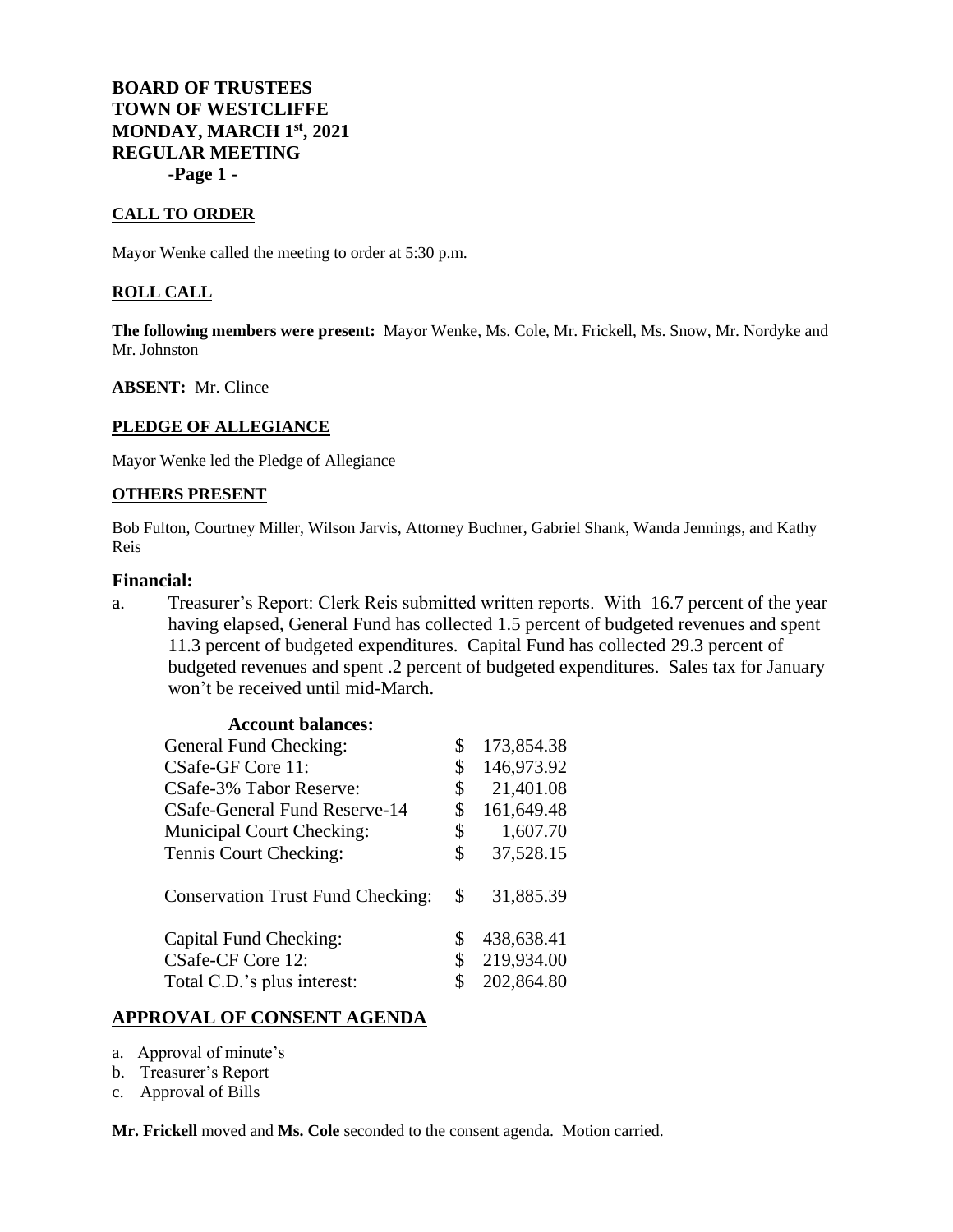#### **OLD BUSINESS**

## **a. Consideration of request to approve the lease/maintenance agreement between the Town and San Isabel Land Protection Trust.**

Attorney Buchner reported he is still negotiating with SILT. SILT's attorney would like more revisions regarding the liability issue. We should have it resolved by the April meeting.

# **b. Consider and discuss maintenance and other obligations for the Planet Walk infrastructure-Dark Skies.**

Courtney Miller reported that the panels themselves would need wiped off with soap and water once a year. The stands are light powder coated aluminum; the graphics have a tenyear warranty. Dark Skies and Rotary have voted to take responsibility for the maintenance for the Planet Walk in Westcliffe and will have a repair fund established.

The biggest concern is that the stations does not impede the foot traffic in the two hundred block of Main. The stations are less than two feet deep.

Ownership of the units was still in question. The concern is the owner of them needs to provide liability insurance unless the Town takes ownership, they would then be added to the Town's liability insurance. The concern by the board was if a person fell and was hurt, could sue the Town. Attorney Buchner didn't think they are a high risk.

Attorney Buchner agreed there should be an agreement drafted detailing the terms. He stated he will need to communicate with Dark Skies regarding the information. The board agreed the Town would take ownership of the planet walk stations.

# **ACTION: Mayor Wenke** moved and **Ms. Cole** seconded that the Town own the Planet Walk signs. Motion carried.

# **c. Update by Frontier Pathways and consideration of request to approve EV charging stations in the town-Bob Fulton.**

Mr. Fulton reported that Charge Point is looking for space to install them, hopefully we can get grants with 100% funding. He also stated we should look at other vendors. Charge Point will take care of the maintenance and software. They take a 10% fee; the Town would get 90%. They have a dashboard allowing us to determine what we will charge. Black Hills will work with PUC to approve the rebate program.

Westcliffe Petroleum is interested in a Level 1 unit. J.R.'s provided a contact in Trinidad for the location in Westcliffe. Other possibilities are Courtyard Country Inn, Westcliffe Inn and Cliff Lanes.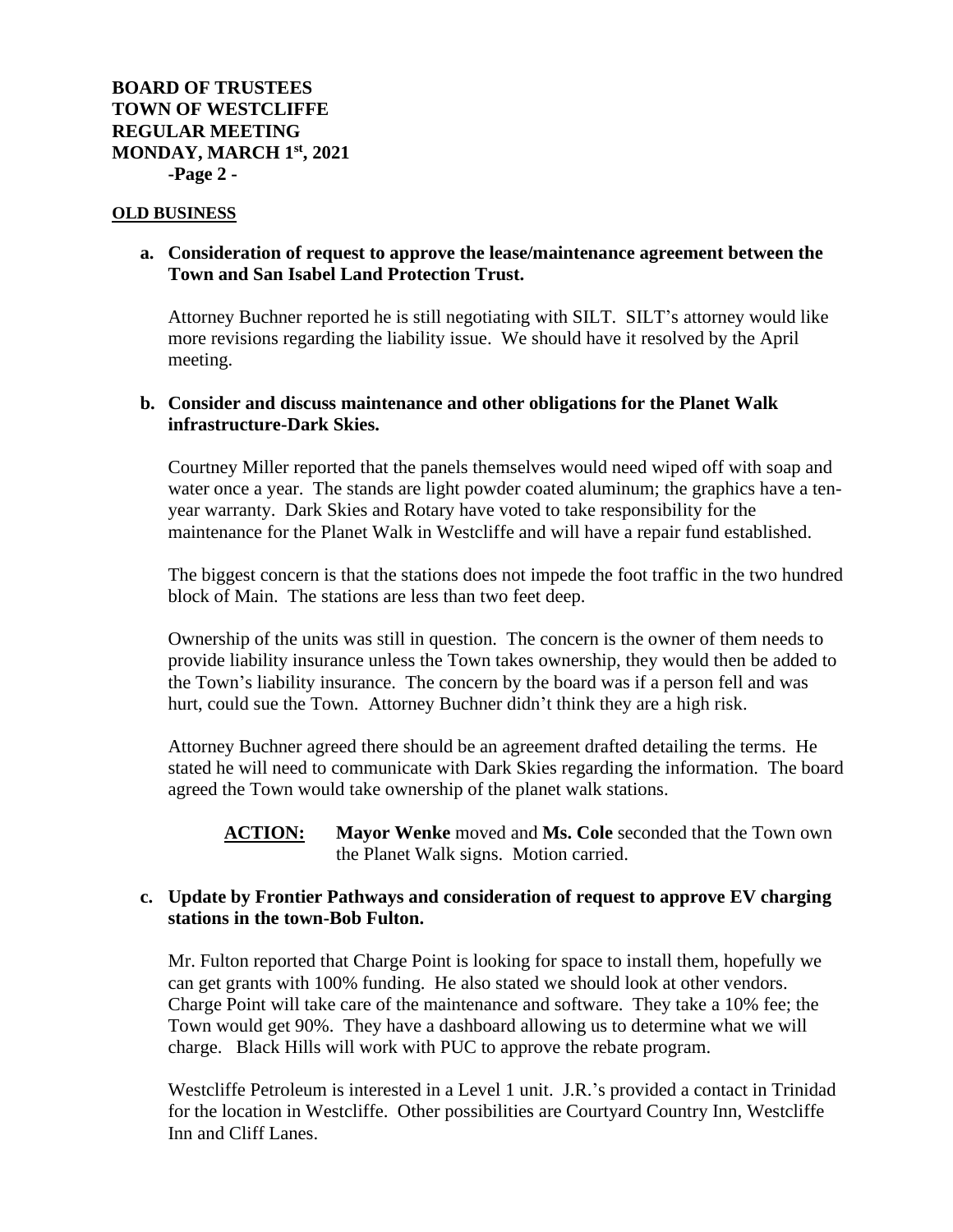## **OLD BUSINESS CONTINUTED**

There was a concern on the Highway Use Tax. That is collected by the state when the user renews their license plates.

The board agreed that it needs to be done by a commercial establishment. If that fails, this can come back to the Town to consider putting one in at the parking lot on Rosita Ave.

# **d. Consideration of appointing a new board member and alternate member to the Planning Commission.**

After the Planning Commission interviewed the candidates, it was recommended to appoint John Van Doren as the member and George Vujnovich as the alternate.

**ACTION: Mr. Johnston** moved and **Ms. Snow** seconded to appoint John Van Doren to the vacant seat and George Vujnovich as an alternate. Motion carried.

## **NEW BUSINESS**

## **a. Consideration of request to approve Resolution No. 2-2021 adopting an employee key and vehicle policy.**

Mayor Wenke reported we needed clarification regarding the use of our vehicles.

Mayor Wenke read Resolution No. 2-2021 in to the record. Clerk Reis explained we needed an employee key agreement due to the cost of rekeying when an employee leaves or losses the keys. It was suggested to put keypads on some of the buildings.

**ACTION: Mr. Wenke** moved and **Ms. Snow** seconded to approve Resolution No. 2-2021 adopting an employee key and vehicle policy. Motion carried.

#### **b. Consideration of request to approve a new vacation and sick leave benefit package.**

Mayor Wenke asked the Clerk to get a copy of Silver Cliff's vacation and sick leave benefit package and place this on the April agenda for further consideration.

## **c. Consideration of the Town providing uniform shirts for Town staff.**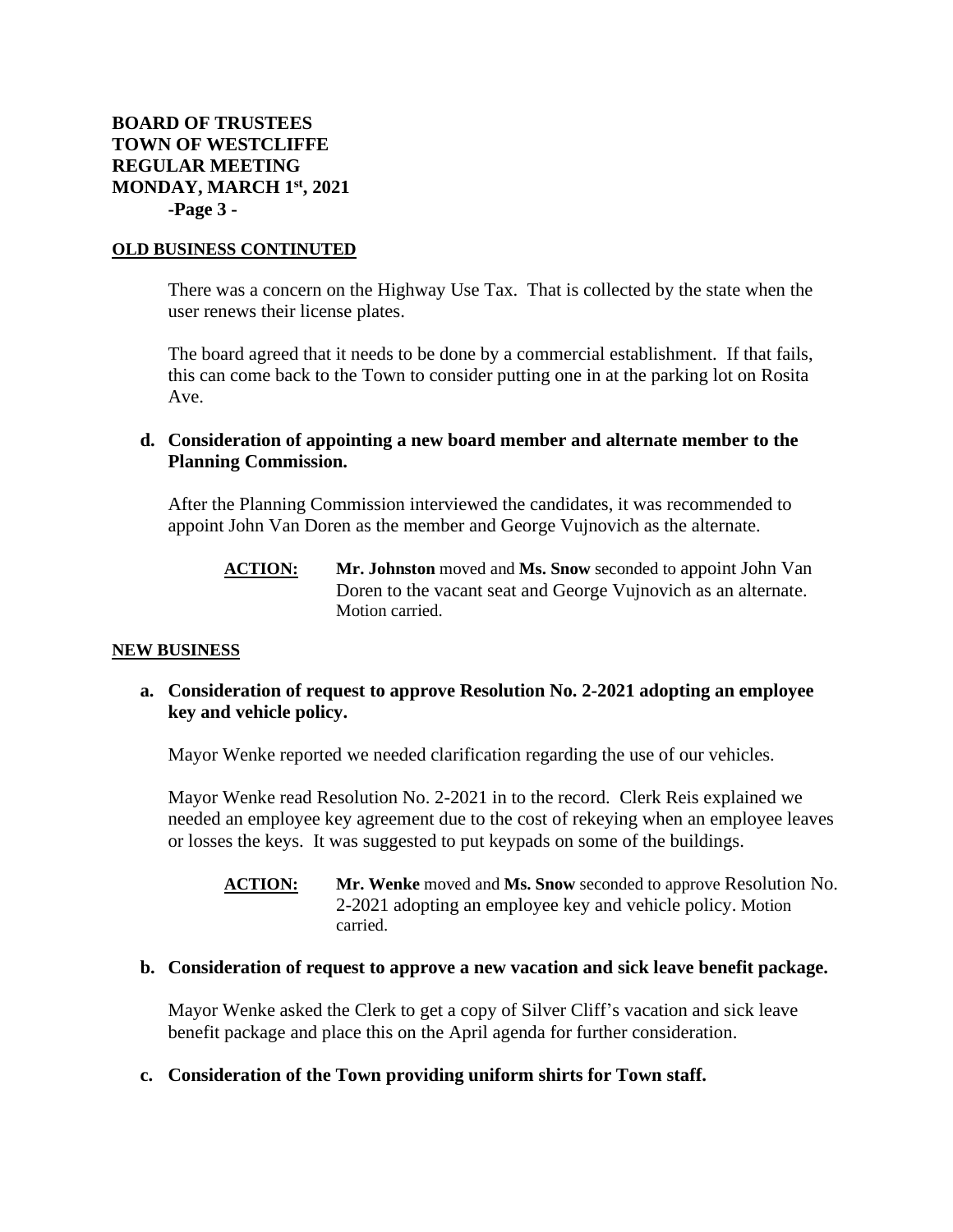#### **NEW BUSINESS CONTINUED**

Mayor Wenke would like the Town to consider purchasing summer and winter shirts with the Town logo and employee name on them. This would be a more professional look.

Clerk Reis was concerned about the budget this year. She also stated she personally didn't want to have wear shirts with a name and logo on it, but will do whatever the board decides and understand why you would like it.

Town Manager Shank suggested a clothing allowance allowing the street and park employees purchasing steel toe boots. It was also suggested that T-Shirts be purchased for the street and park staff. After more discussion the staff was directed to research a dress code and clothing allowance for the interior and external staff bringing this back to the April meeting for further consideration.

#### **STAFF & COMMITTEE REPORTS**

#### **a. Trustee Snow**

**Short Term Rentals**. She reported that the Planning Commission is in the final stages of the Short-Term Rental process. We would like also have a workshop with the Board of Trustees, then get it to the attorney. Mayor Wenke suggested to include the entire town in this. Ms. Snow said we are limiting the total by percentage.

**Communications Plan**-She reported we mail or hand deliver thank you notes for a new business or if a business does improvements. Quarterly press releases would be great for our website and paper. She will write them, but would accept guest writers. An example was hiring a new Town Manager. Also, an early morning coffee to invite businesses and citizens here at the Town Hall. The board agreed this is great idea.

## **b. Report from Town Clerk**

**TAP-Design Phase –** Ads have been put in the Pueblo Chieftain, Gazette, Daily Record, Tribune, The Valley Beat and put on the Colorado Manipal League website as well as the Town's, March 4, 11 and 18, the deadline to receive them is March  $26<sup>th</sup>$ with a mandatory walk through the week of April 19<sup>th</sup>. Construction for the Rosita project is in 2022.